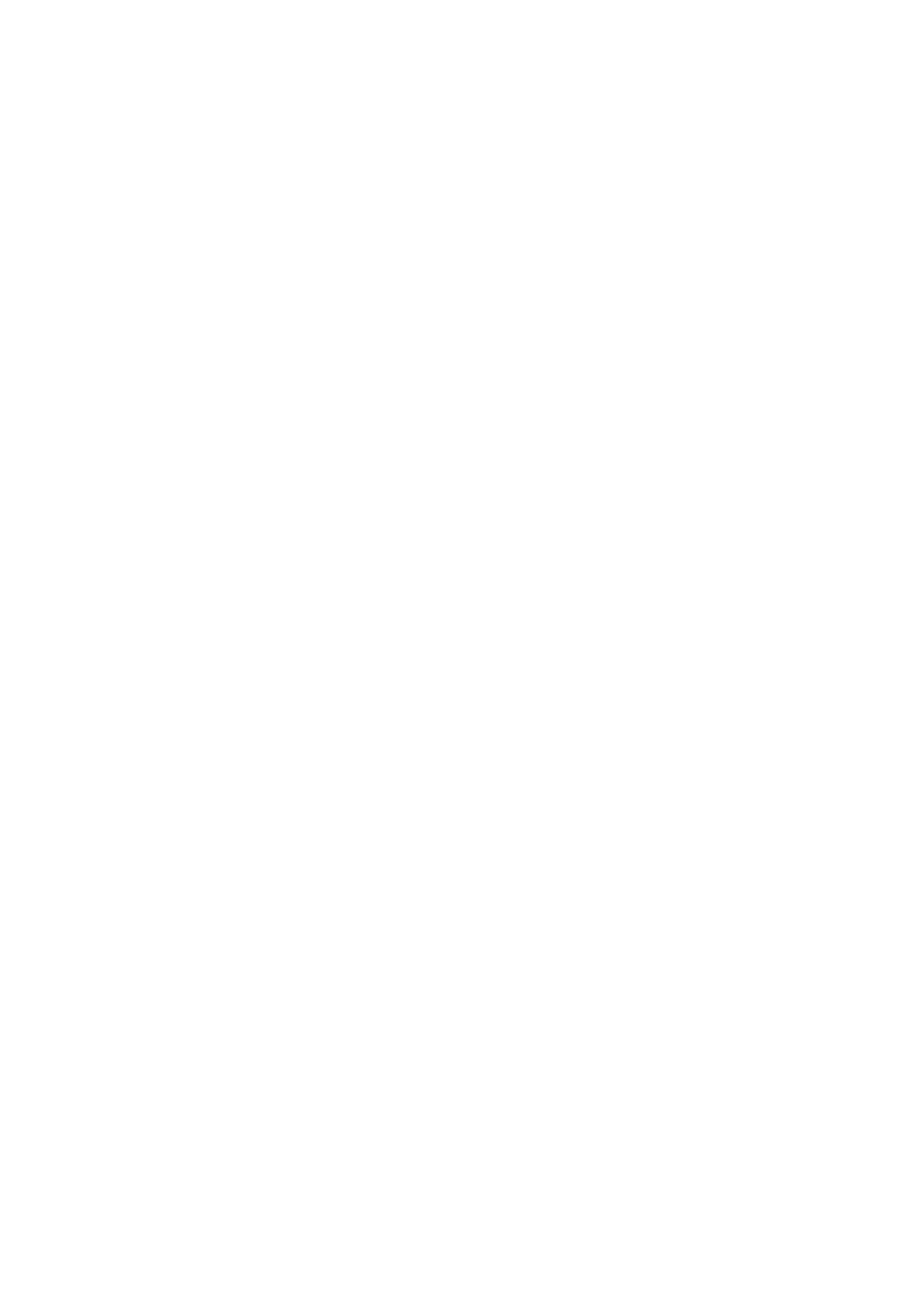### **In the case of Jovićević v. Serbia,**

The European Court of Human Rights (Second Section), sitting as a Chamber composed of:

Mrs F. TULKENS, *President,* 

- Mr A.B. BAKA,
- Mr R. TÜRMEN,

Mr V. ZAGREBELSKY,

- Mrs A. MULARONI,
- Mrs D. JOČIENĖ,
- Mr D. POPOVIĆ, *judges,*

and Mrs S. DOLLÉ, *Section Registrar*,

Having deliberated in private on 6 November 2007,

Delivers the following judgment, which was adopted on that date:

# PROCEDURE

1. The case originated in an application (no. 2637/05) against the Republic of Serbia lodged with the Court under Article 34 of the Convention for the Protection of Human Rights and Fundamental Freedoms ("the Convention") by a Serbian national, Mr Tomislav Jovićević ("the applicant"), on 25 December 2004.

2. The Serbian Government ("the Government") were represented by their Agent, Mr S. Carić.

3. On 17 October 2006 the Court decided to give notice of the application to the Government. Applying Article 29 § 3 of the Convention, it decided to rule on the admissibility and merits of the application at the same time.

# THE FACTS

### I. THE CIRCUMSTANCES OF THE CASE

4. The applicant was born in 1935 and lives in Beograd.

5. On 16 July 2001 the applicant, along with fourteen other individuals, instituted civil proceedings against his former employer seeking payment of certain sums of money.

6. On 13 August 2003 the Beograd Fourth Municipal Court declared the action inadmissible because the plaintiffs' lawyer had failed to submit a full list of plaintiffs and their addresses, a specification of their claims and a power of attorney.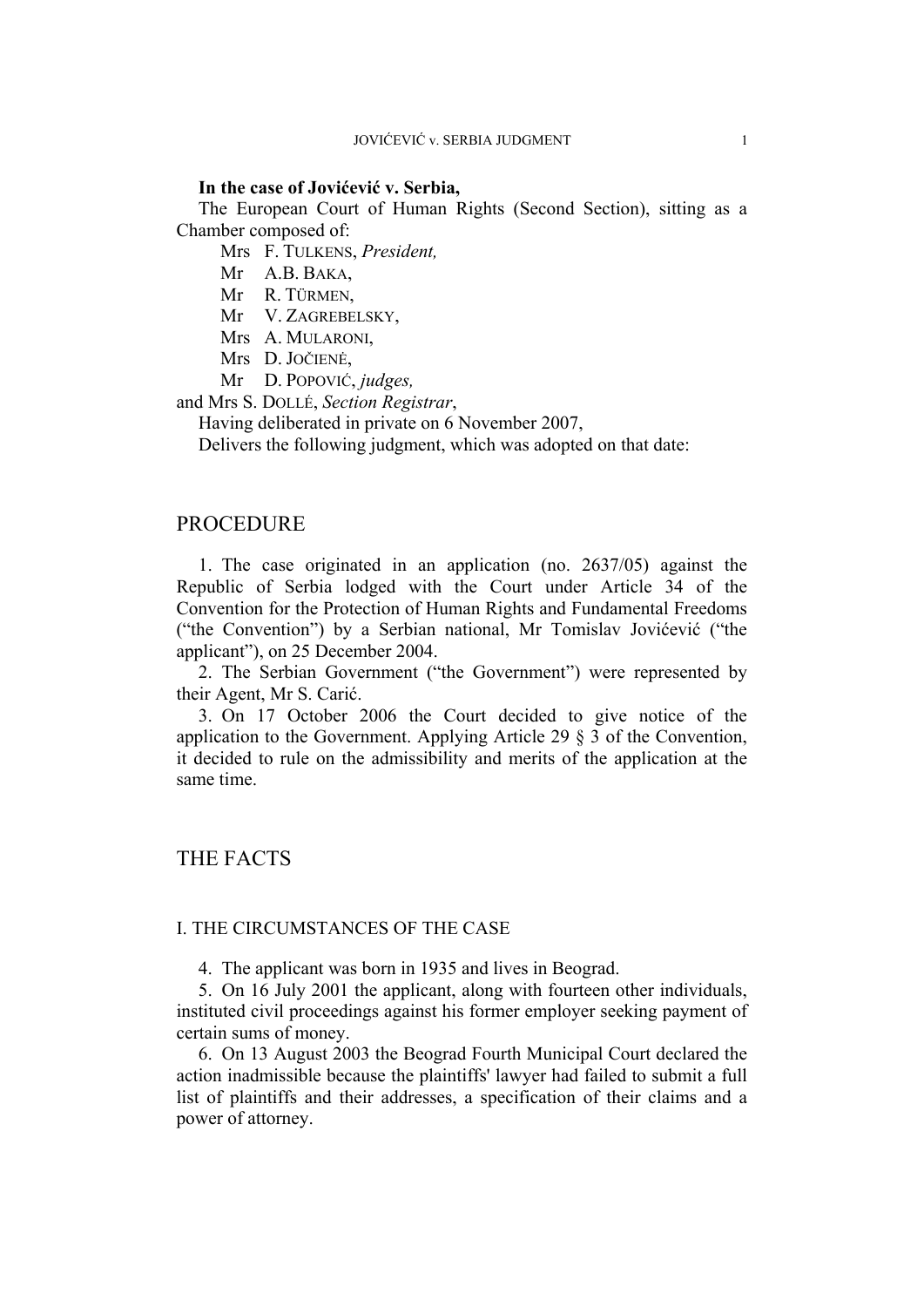7. On appeal, on 28 April 2004 the Beograd District Court quashed the first-instance decision and remitted the case. It found that the plaintiffs' lawyer had supplied the requested documents and that the case was suitable for examination on its merits.

8. On 16 November 2004 the applicant filed a complaint with the Supreme Court concerning the length of the proceedings. The Supreme Court forwarded that complaint to the president of the Beograd Fourth Municipal Court, who, having reviewed the case file, informed the applicant that the next hearing in his case was scheduled for 22 December 2004.

9. At the hearing held on that date, the court decided to split the claims made by the various plaintiffs into separate proceedings and another judge was appointed to hear the applicant's case. The newly appointed judge ordered the joinder of the applicant's case to the initial case file, but was unable to obtain that file until 11 June 2005.

10. The court apparently held hearings on 19 January, 11 April, 6 June, 3 July and 23 October 2006.

11. On 5 April 2007 the first-instance court gave judgment in the case and, according to the information provided by the parties to date, the proceedings are currently pending before the second-instance court following the applicant's appeal.

# II. RELEVANT DOMESTIC LAW

#### **A. Relevant provisions of the Judges Act and the Obligations Act**

12. The relevant provisions of this legislation are set out in the *V.A.M. v. Serbia* judgment (no. 39177/05, §§ 70-72, 13 March 2007).

# **B. Criminal Code 2005 (Krivični zakonik; published in OG RS nos. 85/05, 88/05 and 107/05)**

13. Sections 359, 360 and 361 of this Code define abuse of office (*zloupotreba službenog položaja*), judicial malfeasance (*kršenje zakona od strane sudije*) and official malfeasance (*nesavestan rad u službi*) as separate criminal offences.

#### **C. Relevant constitutional provisions**

14. Article 25 of the Serbian Constitution (*Ustav Republike Srbije*), published in the Official Gazette of the Socialist Republic of Serbia (OG SRS - no. 1/90), provided as follows: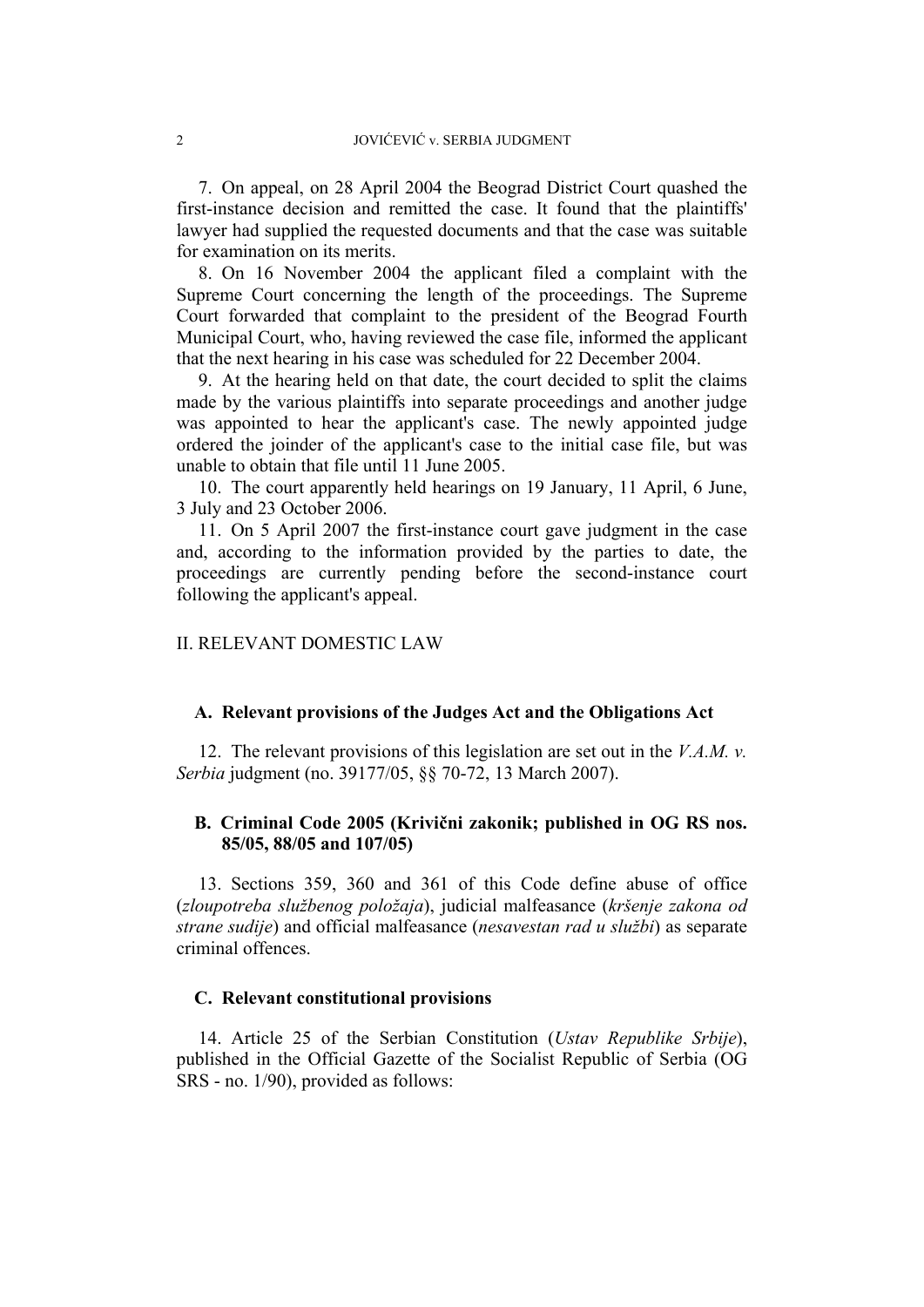"Everyone shall be entitled to compensation for any pecuniary and non-pecuniary damages suffered due to the unlawful or improper conduct of a State official, a State body or a public authority, in accordance with the law.

Such damages shall be met by the Republic of Serbia or the public authority [in question]."

15. This Constitution was repealed on 8 November 2006, which is when the "new" Constitution (published in OG RS no. 98/06) entered into force.

16. The substance of Article 35 § 2 of the new Constitution corresponds, in its relevant part, to the above-cited text of the previous Article 25.

#### THE LAW

#### I. ALLEGED VIOLATION OF ARTICLE 6 § 1 OF THE CONVENTION

17. The applicant complained that the length of the proceedings had been incompatible with the "reasonable time" requirement, laid down in Article 6 § 1 of the Convention, which reads as follows:

"In the determination of his civil rights and obligations ..., everyone is entitled to a ... hearing within a reasonable time by [a] ... tribunal..."

### **A. Admissibility**

18. The Government submitted that the applicant had not exhausted all effective domestic remedies. In particular, he had failed to complain about the delay in question to the president of the competent municipal court. It is true that the applicant addressed his length complaint to the Supreme Court; however, in this way he prolonged the time necessary for replying to his complaint. In the Government's view, the applicant eventually obtained positive results and should have used these aforementioned means to expedite the proceedings more often. Further, the applicant had not brought a separate civil suit under sections 199 and 200 of the Obligations Act and Article 25 of the Constitution (see paragraphs 12 and 14 above); nor had he filed a criminal complaint under sections 359, 360 or 361 of the Criminal Code (see paragraph 13 above).

19. The applicant contested the effectiveness of these remedies.

20. The Court recalls that it had already held that the remedies put forward by the Government could not be deemed effective within the meaning of Article 35 § 1 of the Convention (see, *mutatis mutandis*, *V.A.M. v. Serbia*, cited above, §§ 85-88 and 119, 13 March 2007, and *EVT Company v. Serbia*, no. 3102/05, §§ 39 and 41, 21 June 2007). It sees no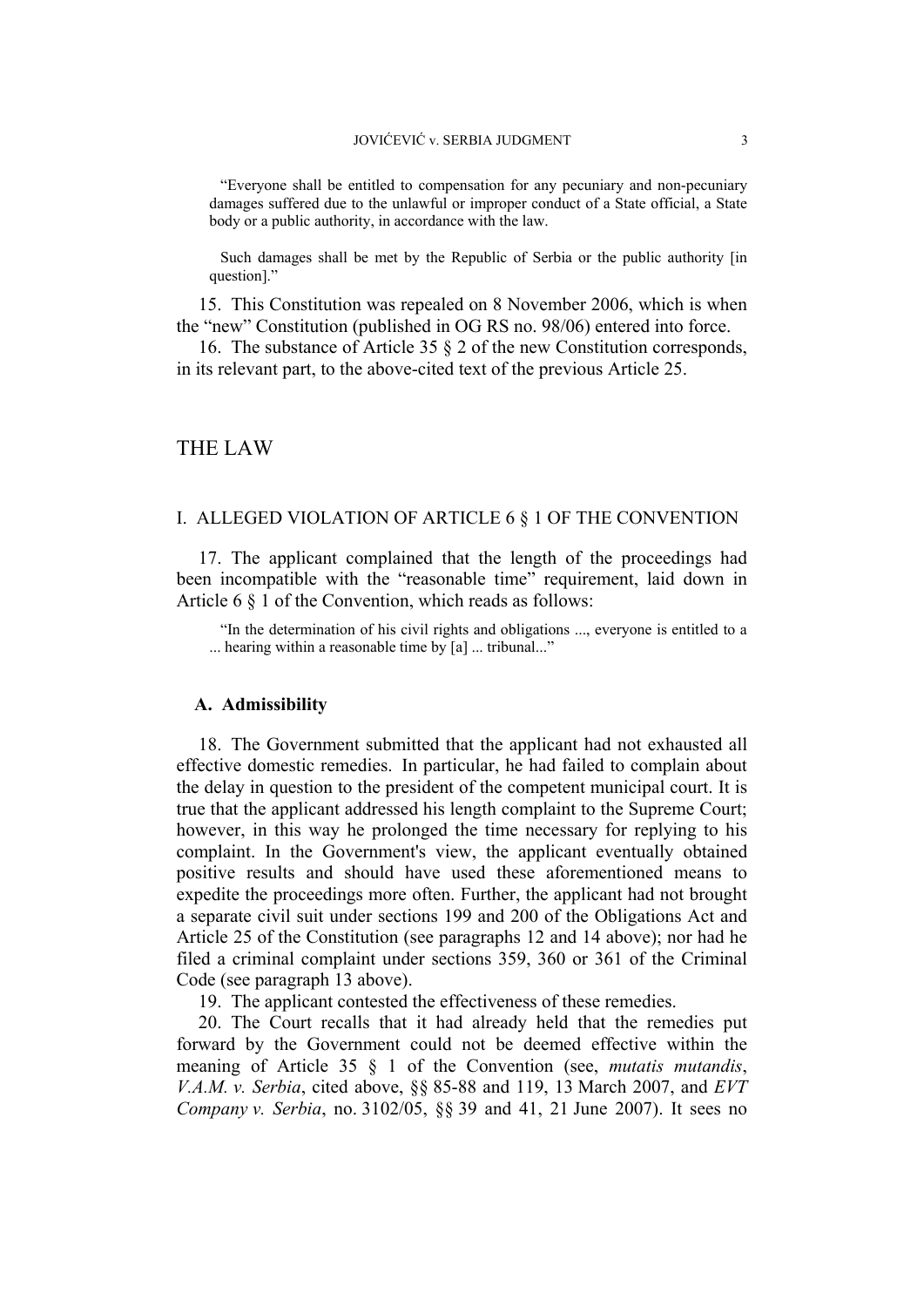reason to depart from those findings in the present case and concludes, therefore, that the Government's objection must be rejected.

21. The Court notes that this complaint is not manifestly ill-founded within the meaning of Article 35  $\S$  3 of the Convention. It further notes that it is not inadmissible on any other grounds. It must therefore be declared admissible.

# **B. Merits**

# *1. Arguments of the parties*

22. The Government submitted that the case was factually and legally complex and that the length of the proceedings was largely attributable to the applicant's lawyer, who had failed to supply the court with all the necessary information (see paragraph 6). As to the conduct of the domestic authorities, the Government pointed out that the first-instance court had split the claims of the many plaintiffs into separate proceedings for reasons of efficiency and that, since then, it has scheduled regular hearings in the case.

23. The applicant contested these arguments, claiming that his case has been pending for an unreasonably long time.

### *2. Period to be taken into account*

24. The Court notes that the proceedings started on 16 July 2001 when the applicant filed his civil action. According to the information available in the case file, they were still pending on the date of adoption of the present judgment. Consequently, they have lasted over six years and four months before two levels of jurisdiction.

25. However, the period falling within the Court's jurisdiction began on 3 March 2004, when the Convention entered into force in respect of Serbia, and has not yet ended. It has thus lasted over three years and eight months before two court instances by the date of adoption of the present judgment.

26. Nevertheless, in order to determine the reasonableness of the length of time in question, regard may also be had to the state of the case on 3 March 2004 (see, among other authorities, *Styranowski v. Poland*, judgment of 30 October 1998, *Reports of Judgments and Decisions* 1998-VIII, p. 3376, § 46). By that date, the case had already been pending two years and eight months.

### *3. The Court's assessment*

27. The Court reiterates that the reasonableness of the length of proceedings must be assessed in the light of the circumstances of the case and with reference to the following criteria: the complexity of the case, the conduct of the applicant and the relevant authorities and what was at stake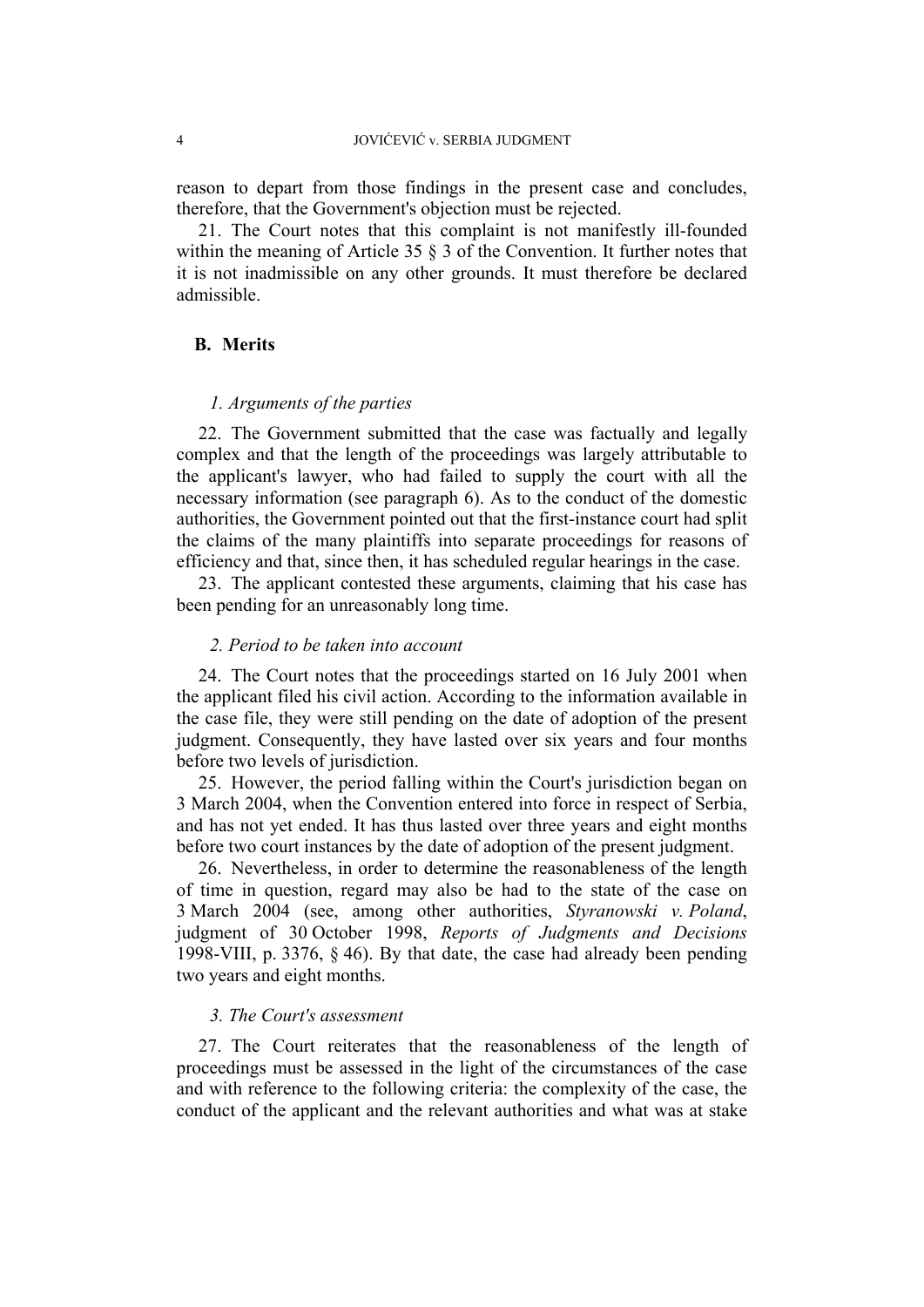for the applicant in the dispute (see, among many other authorities, *Frydlender v. France* [GC], no. 30979/96, § 43, ECHR 2000-VII).

28. The Court has frequently found violations of Article 6 § 1 of the Convention in cases raising issues similar to the one in the present case (see *Frydlender*, cited above).

29. Having examined all the material submitted to it, the Court considers that the Government have not put forward any fact or convincing argument capable of persuading it to reach a different conclusion in the present case. Having regard to its case-law on the subject, the Court considers that the length of the proceedings was excessive and failed to meet the "reasonable time" requirement.

There has accordingly been a breach of Article 6  $\S$  1.

# II. ALLEGED VIOLATION OF ARTICLE 13 OF THE CONVENTION

30. The applicant further complained of the fact that, in Serbia, there was no court to which application could be made to complain of the excessive length of proceedings. He relied on Article 13 of the Convention.

31. The Government contested that argument.

#### **A. Admissibility**

32. The Court notes that this complaint is closely linked to that examined above and must, therefore, likewise be declared admissible.

#### **B. Merits**

33. The Court reiterates that Article 13 guarantees an effective remedy before a national authority for an alleged breach of the requirement under Article 6 § 1 to hear a case within a reasonable time (see *Kudła v. Poland* [GC], no. 30210/96, § 156, ECHR 2000-XI). It notes that the objections and arguments put forward by the Government have been rejected in earlier cases (see *V.A.M. v. Serbia*, no. 39177/05, § 155, 13 March 2007) and sees no reason to reach a different conclusion in the present case.

34. Accordingly, the Court considers that there has been a violation of Article 13 of the Convention on account of the lack of a remedy under domestic law whereby the applicant could have obtained a ruling upholding his right to have his case heard within a reasonable time, as set forth in Article 6 § 1 of the Convention.

# III. APPLICATION OF ARTICLE 41 OF THE CONVENTION

35. Article 41 of the Convention provides as follows: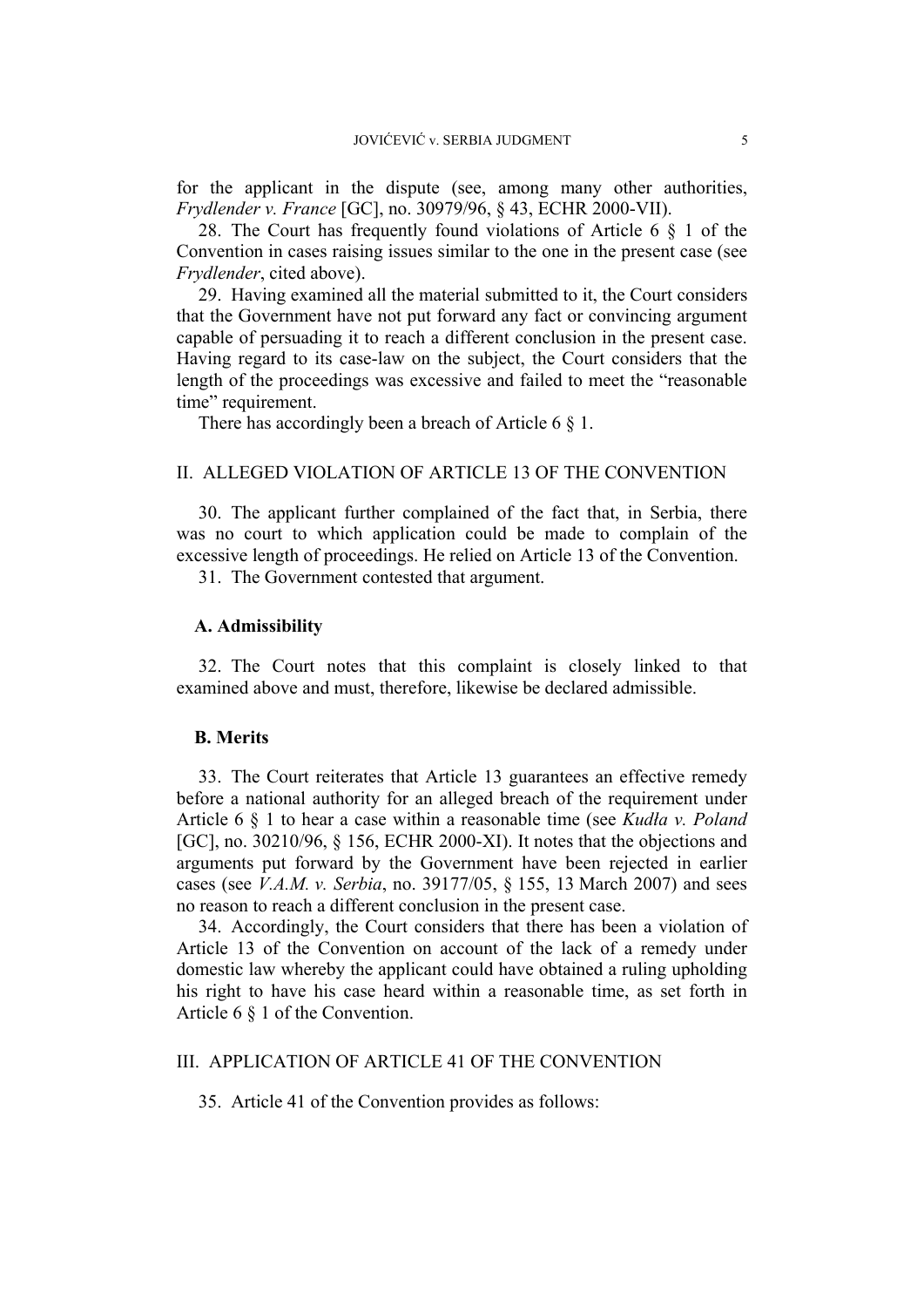"If the Court finds that there has been a violation of the Convention or the Protocols thereto, and if the internal law of the High Contracting Party concerned allows only partial reparation to be made, the Court shall, if necessary, afford just satisfaction to the injured party."

# **A. Damage**

36. The applicant claimed non-pecuniary damages, without specifying an exact amount.

37. The Government contested this claim.

38. The Court considers that the applicant must have sustained some non-pecuniary damage. Ruling on an equitable basis, it awards him 1,200 euros ("EUR") under this head.

#### **B. Costs and expenses**

39. The applicant did not make any claim in this respect. Accordingly, the Court is not required to make an award under this head.

# **C. Default interest**

40. The Court considers it appropriate that the default interest should be based on the marginal lending rate of the European Central Bank, to which should be added three percentage points.

# FOR THESE REASONS, THE COURT UNANIMOUSLY

- 1. *Declares* the application admissible;
- 2. *Holds* that there has been a violation of Article 6 § 1 of the Convention;
- 3. *Holds* that there has been a violation of Article 13 of the Convention;
- 4. *Holds*

(a) that the respondent State is to pay the applicant, within three months from the date on which the judgment becomes final in accordance with Article 44 § 2 of the Convention, EUR 1,200 (one thousand two hundred euros) in respect of non-pecuniary damage, which sum is to be converted into the currency of the respondent State at the rate applicable at the date of settlement, and free of any taxes or charges that may be chargeable;